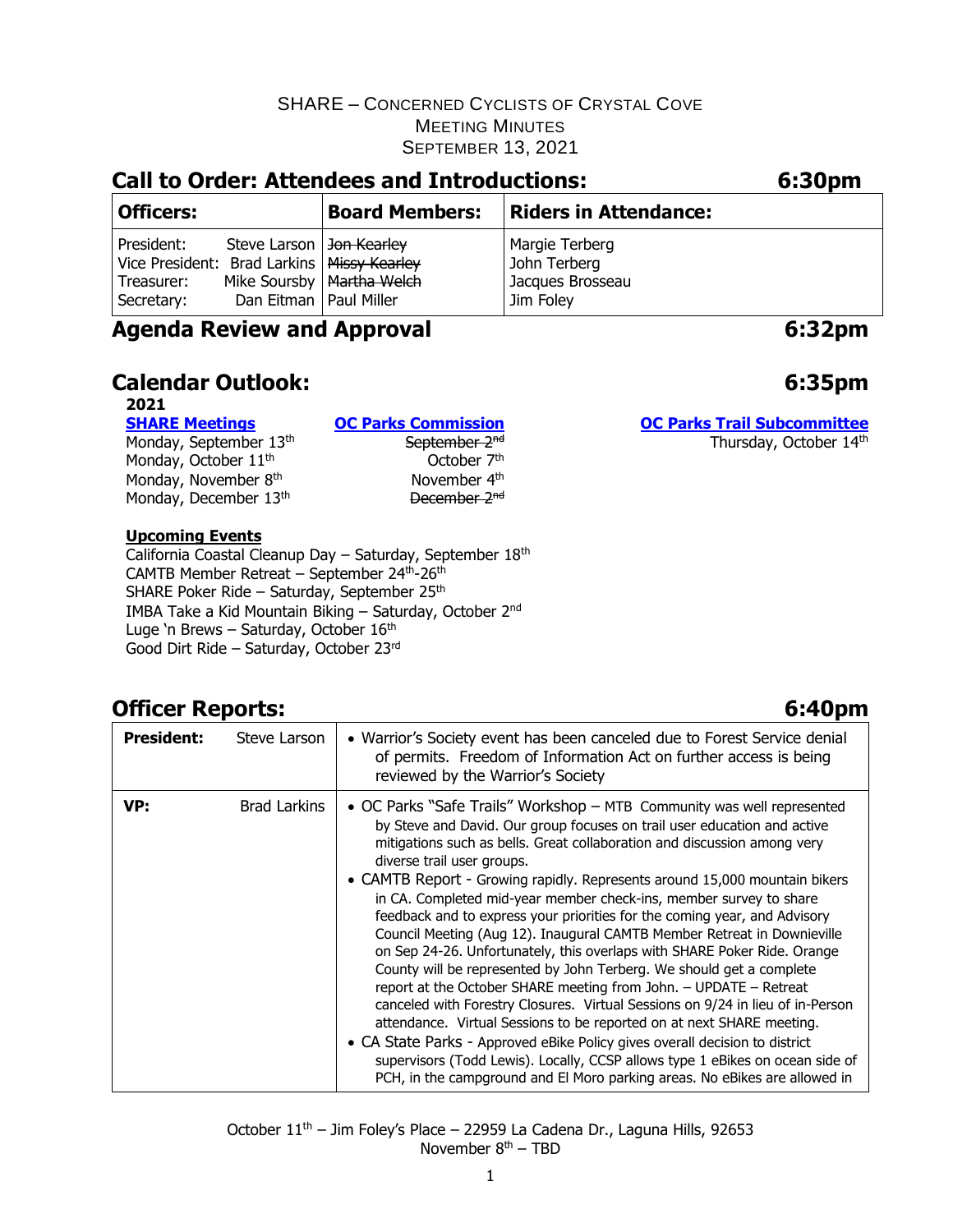|                   |              | the back country of CCSP including fire and access roads. Type 1 eBikes are<br>allowed in all other state parks in Orange County including San Onofre State<br>Park in all areas that bicycles are allowed. This includes the San Clemente<br>Single Tracks areas. E-Bikes in CA State Parks Does SHARE want to<br>lobby for limited access to the back country of State Parks?<br>Action Item: Post Link, Request Clarification, Facilitate Discussion |
|-------------------|--------------|---------------------------------------------------------------------------------------------------------------------------------------------------------------------------------------------------------------------------------------------------------------------------------------------------------------------------------------------------------------------------------------------------------------------------------------------------------|
| Secretary:        | Dan Eitman   | • Review and Approval of August 2021 Minutes.<br>• Upcoming Meeting Schedule and Location(s)<br>• Upcoming Board Elections - President and Secretary.<br>Nominees due October for November Ballot confirmation and<br>$\bigcap$<br>December announcement of results for January 2022.                                                                                                                                                                   |
| <b>Treasurer:</b> | Mike Soursby | • Refer to Website for Current Financial Statement<br>• Purchased 600 active and 1152 passive bear bells. Have \$183<br>remaining from money specifically for bells.<br>• Upcoming costs for Poker Ride to be discussed.                                                                                                                                                                                                                                |

## **Director Reports: 7:15pm**

| <b>Park Rep.:</b> | Jon Kearley                     | ∣ •                                                                                                                                              |
|-------------------|---------------------------------|--------------------------------------------------------------------------------------------------------------------------------------------------|
| Website:          | Mike Soursby                    | • Email has been migrated.<br>• Email cleanup continues.<br>• Website migration scheduled for before the end of the year to hosting<br>location. |
|                   | <b>Sponsors: Manuel Doblado</b> | • Search continues for "Big-Ticket" Grand Prize.                                                                                                 |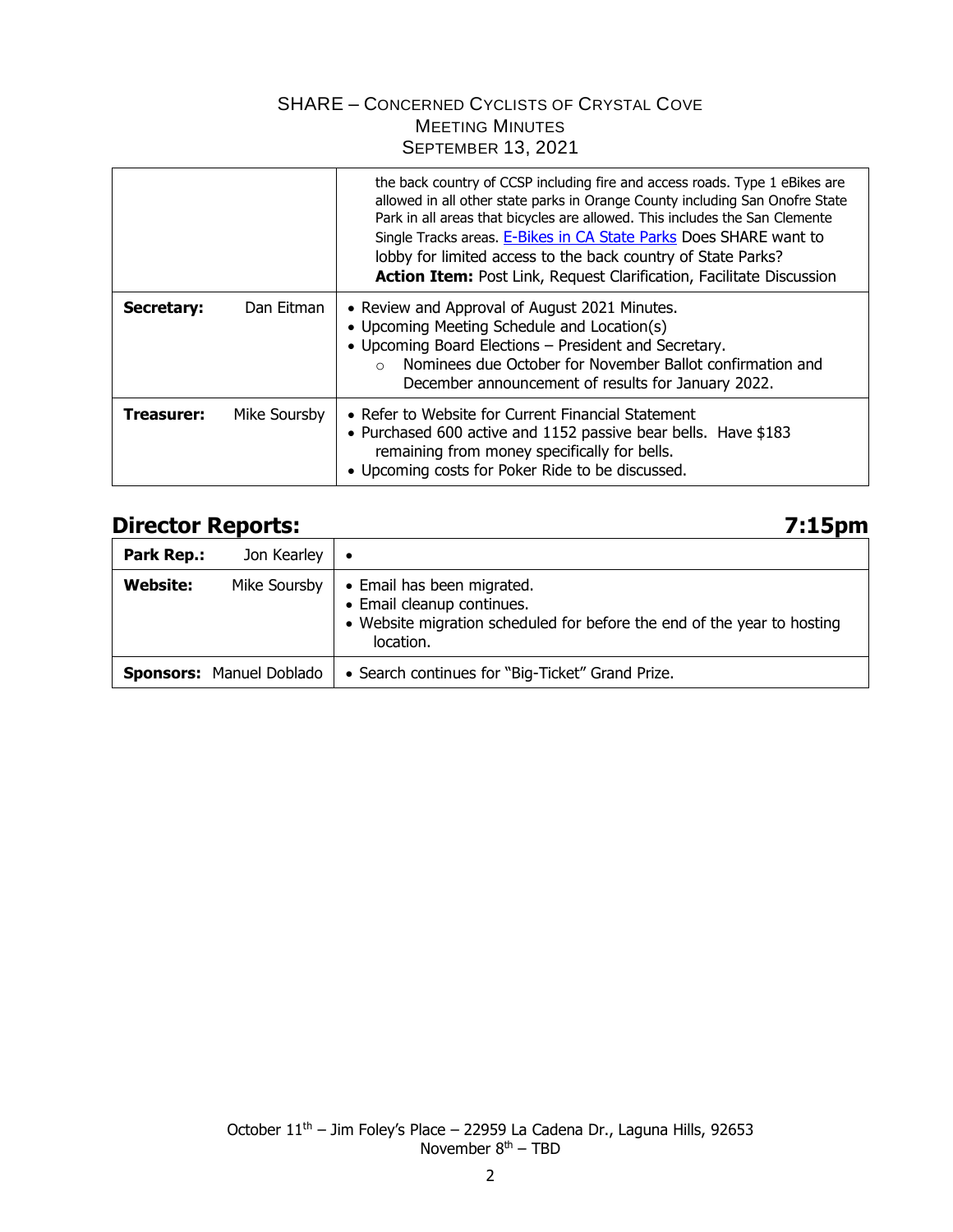| <b>Events:</b>                        | Paul Miller   | • Poker Ride Planning $-$ (14) Entries as of $9/13/21$<br>Permit: In final process.<br>$\circ$<br>SWAG and Prizes: Manuel Doblado<br>$\circ$<br>Donation of (4) Smith Helmets: Wilder Jr., Convoy in SM,<br>Med, Lg.<br>(2) Non-Dot Clinic Entries<br>$\blacksquare$<br>Path providing \$10 gift card for ea. registration.<br>$\blacksquare$<br>Publicize Opportunity Items on website and in emails.<br>$\blacksquare$<br>Beverages: Brad to reach out to David (Docent)<br>$\circ$<br>Food: Paul to contact Keith - Confirmed<br>$\circ$<br>Route: Paul to change route and revise to reflect trail changes -<br>$\circ$<br>Confirmed changes for Stop #1 and update map and sponsors.<br>SHARE Swag: Steve Larson - Shirts, Socks, and Hats to give<br>$\circ$<br>away.<br>Volunteer Coordinator: Paul has most of the Checkpoint<br>$\circ$<br>Volunteers (3 at each targeted).<br>A/V: Jon/Missy<br>$\circ$<br>Packet Assembly: Thursday, September 23rd @ Paul's House.<br>$\circ$<br>Volunteers to contact Paul directly.<br>Free Lunch for all Memberssome free parking for volunteers is<br>$\circ$<br>possible.<br>• Good Dirt Ride - Location confirmed adjacent to Waterworks |  |
|---------------------------------------|---------------|--------------------------------------------------------------------------------------------------------------------------------------------------------------------------------------------------------------------------------------------------------------------------------------------------------------------------------------------------------------------------------------------------------------------------------------------------------------------------------------------------------------------------------------------------------------------------------------------------------------------------------------------------------------------------------------------------------------------------------------------------------------------------------------------------------------------------------------------------------------------------------------------------------------------------------------------------------------------------------------------------------------------------------------------------------------------------------------------------------------------------------------------------------------------------------------------|--|
| <b>Outreach:</b>                      | Missy Kearley | $\bullet$                                                                                                                                                                                                                                                                                                                                                                                                                                                                                                                                                                                                                                                                                                                                                                                                                                                                                                                                                                                                                                                                                                                                                                                  |  |
| <b>Bell:</b>                          | Martha Welch  | • 300 Bells delivered to CCSP w/ SHARE business cards attached to each.<br>• Box locations: SORP @ Top of Chutes; Whiting at Ralphs Entry; CCSP @<br>bottom of BFI; O'Neil @ Arroyo Trabuco Entry; Willow in LCWP when<br>manned by LCF volunteers.                                                                                                                                                                                                                                                                                                                                                                                                                                                                                                                                                                                                                                                                                                                                                                                                                                                                                                                                        |  |
| PR:                                   | Steve/Dan     | $\bullet$                                                                                                                                                                                                                                                                                                                                                                                                                                                                                                                                                                                                                                                                                                                                                                                                                                                                                                                                                                                                                                                                                                                                                                                  |  |
| <b>Membership:</b><br>Steve/Missy/Dan |               | • 154 Current Members (September 13, 2021)<br>• Lapsing Members (6) continue to outpace New Members (0)<br>• Most recent lapsed members were only members for (1) year                                                                                                                                                                                                                                                                                                                                                                                                                                                                                                                                                                                                                                                                                                                                                                                                                                                                                                                                                                                                                     |  |
| <b>Volunteers:</b>                    | Vacant        | $\bullet$                                                                                                                                                                                                                                                                                                                                                                                                                                                                                                                                                                                                                                                                                                                                                                                                                                                                                                                                                                                                                                                                                                                                                                                  |  |
| <b>Graphics:</b>                      | Vacant        | $\bullet$                                                                                                                                                                                                                                                                                                                                                                                                                                                                                                                                                                                                                                                                                                                                                                                                                                                                                                                                                                                                                                                                                                                                                                                  |  |

## **Park/Area Reports: 7:50pm**

| <b>USFS</b><br>$\Box$          | $\Box$ Crystal Cove                                                | $\Box$ LCWP          | $\Box$ Aliso/Wood Canyon |
|--------------------------------|--------------------------------------------------------------------|----------------------|--------------------------|
| <b>Whiting Ranch</b><br>$\Box$ | $\Box$ Santiago Oaks                                               | $\Box$ Peters Canyon | $\Box$ O'Neill           |
| $\Box$ IOSP/IRC                | $\Box$ Caspers                                                     | $\Box$ Chino Hills   | $\Box$ San Onofre        |
| $\Box$ OC Parks Budget         | $\Box$ (Other)                                                     | $\Box$ (Other)       |                          |
|                                | • Directional Trail Pilot Program will be extended until December. |                      |                          |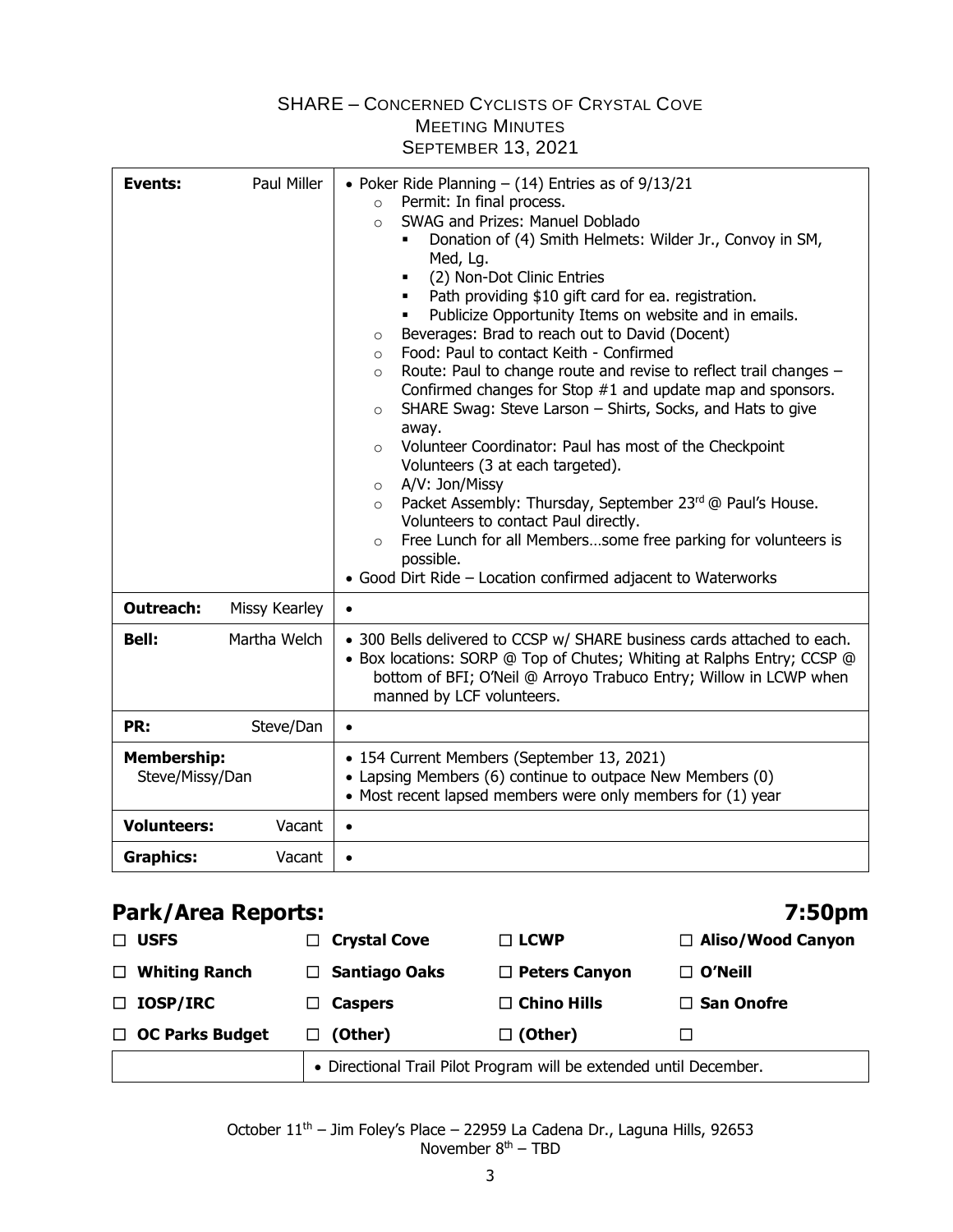## **Old Business: 7:50pm**

### 1. **Membership**

- a. Partner with a local bike shop to provide a free t-shirt and hat with signup? Re-evaluate impact of Bell giveaway at Rock 'n Road. Re-explore in the future with SHARE on-site at a shop event. SHARE advocates need to be a part of it. Table to a future meeting when conditions (Covid) permit.
- **b. Board Action:**

#### **2. E-Bike Advocacy Organization in Orange County**

- a. Discussion:
- **b. Board Action:**

### **3. What is a compelling reason to join SHARE?**

- a. New Rider?
- b. Relocating Rider?
- c. Long-time Rider?

#### **4. David Browning – OCMTBA Report**

- a. Continue to engage all user groups and allow the trails to be enjoyed by all.
- b. The fundamental issue at hand is there continues to be more users than access to spaces.
- c. De-escalate the friction between the users groups. What can the MTB Community do?
- d. Work on etiquette, safety, and ways to share the trails we have.
- e. Refer to [https://www.ocmtba.com](https://www.ocmtba.com/)
- f. OCMTBA looking to pop-up a SHARE tent in partnership with our hiker and equestrian partners.
- g. Pushing forward for a near-term outreach program on etiquette and trail access.

### **5. Jon Terberg – CAMTB Report**

- a. Excited to be a part of it.
- b. Been riding for the past two-decades and eager to move things forward.

## **New Business: 7:55pm**

1. No new business

## **General Roundtable: 8:00pm**

- 1. San Clemente Bike Park proposal was positive.
- 2. State of California has extended their agreement with the Marine Corps for San Onofre State Beach.n

# **Meeting Adjourned @ 8:10pm**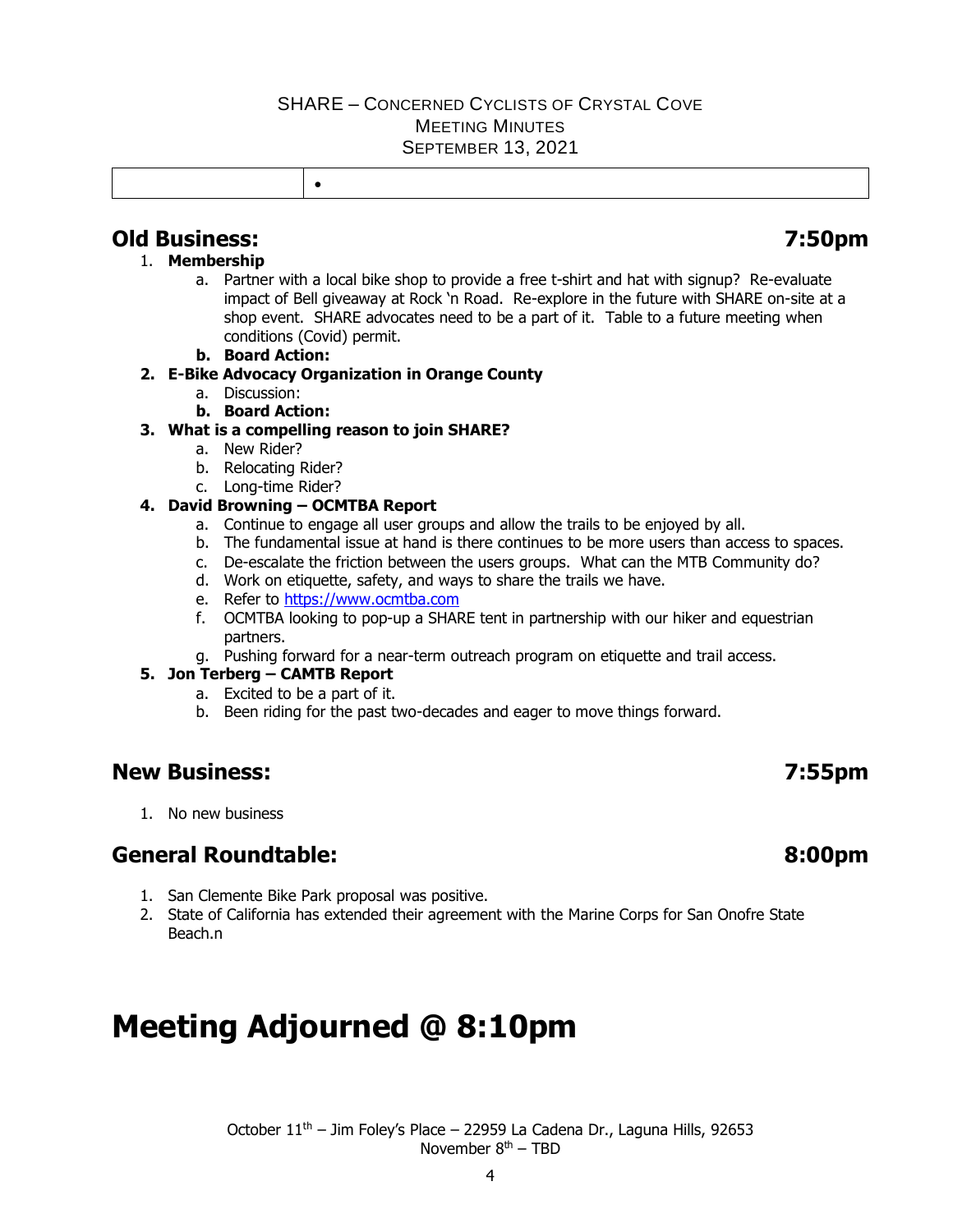Minutes Submitted by Daniel J. Eitman Secretary: *September 13th , 2021*

Approved: *TBD, 2021*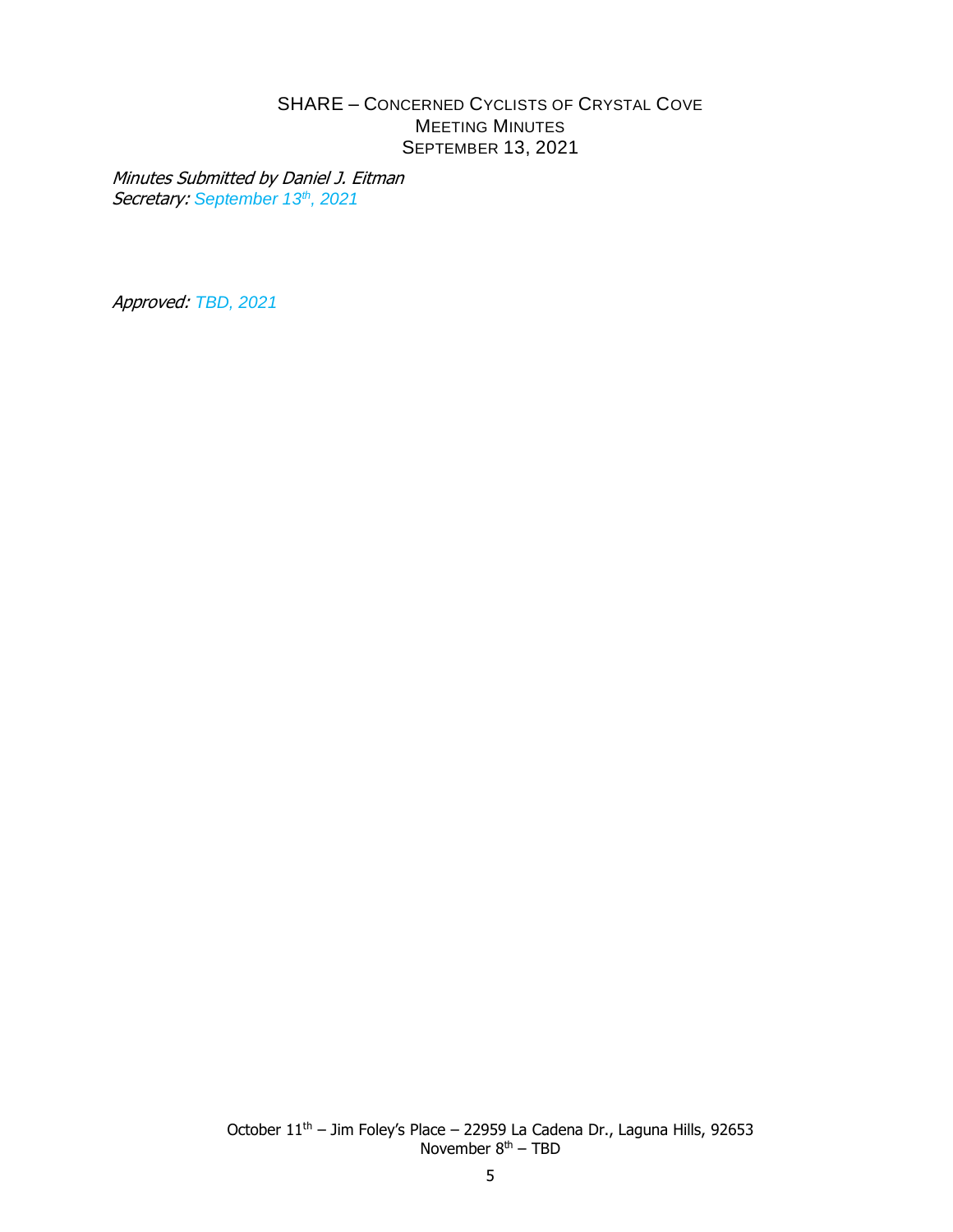



October 11<sup>th</sup> – Jim Foley's Place – 22959 La Cadena Dr., Laguna Hills, 92653 November 8<sup>th</sup> – TBD